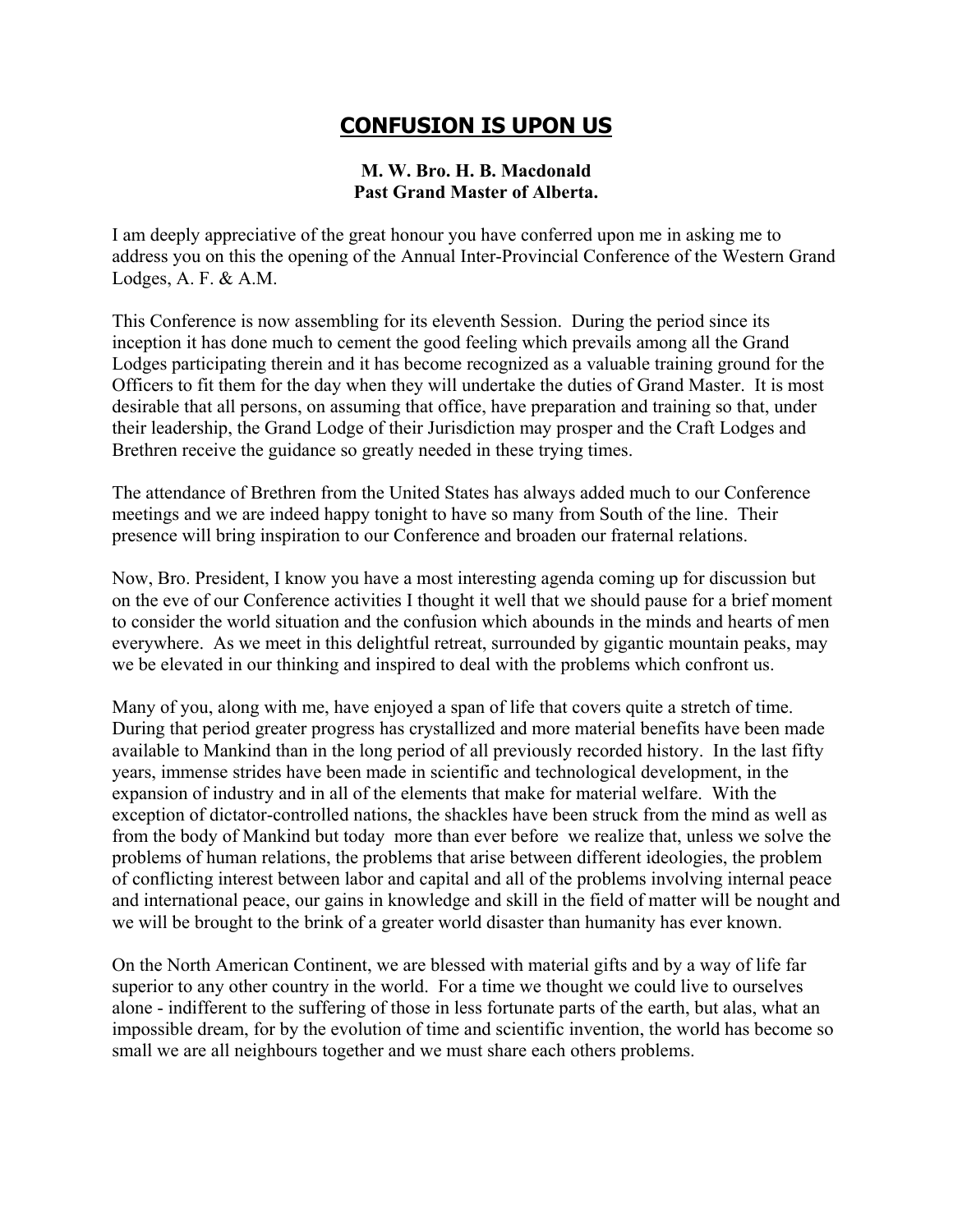In our time, the whole structure of human life is so intricately interrelated, men - no matter how varied their color, customs or habitats - are so interdependent, that the problem of cooperation has become - supremely - the crucial question of our day. The United States and Canada are in the world conflict today, whether we like it or not.

Let us now take a hurried look at the peoples of the earth. Roughly, the world has a population of two and one third billion souls. Over one and a half billion, or approximately two thirds live on the verge of starvation at all times and the average annual income among the different peoples is appalling in comparison. For example, in the United States of America, the production of new wealth each year is \$1453 for every man, woman and child. Our own Province of Alberta is in second place with \$1200. For those living in the British Isles, the figure is \$773; in New Zealand \$556. and in Sweden \$750. Russia stands about midway with \$308. In the lowest bracket are the Indonesians with \$25.00 a year and the Chinese are not far above this figure with only \$27.00. Little wonder there is unrest among the less favored nations.

We, in Canada, realize how fortunate we are, living in such close proximity to the wealthiest and the greatest industrial nation on earth - the United States of America - and our fortunes are closely linked with theirs. Our International Boundary, which extends over 3000 miles, is undefended by arms. However - in another sense - that Boundary Line is the most highly fortified one in the world fortified by bonds of love, trust, mutual esteem and brotherhood - and our Masonic Order has done more than any other organization in existence to strengthen those bonds of fellowship. Although a nation small in numbers, we, in Canada, have no fear of aggression from our friendly neighbour and - notwithstanding our great potential wealth - have no cause for alarm. How changed would be the picture if we had a nation of different ideals living at our door:

In Canada, we have only 3/4ths of 1% of the world's population. However, we produce:

77% of the world's nickel. 58% of the world s newsprint. 54% of the world's platinum metal. 45% of the world's asbestos.

It is also of interest to note that in our Dominion,

57% of Canada's homes are owner-occupied.

75% of the farms are operated by their owners.

78% of all homes have radio sets.

40% of all homes have telephones.

37% of all homes have automobiles.

51% of all homes have refrigerators.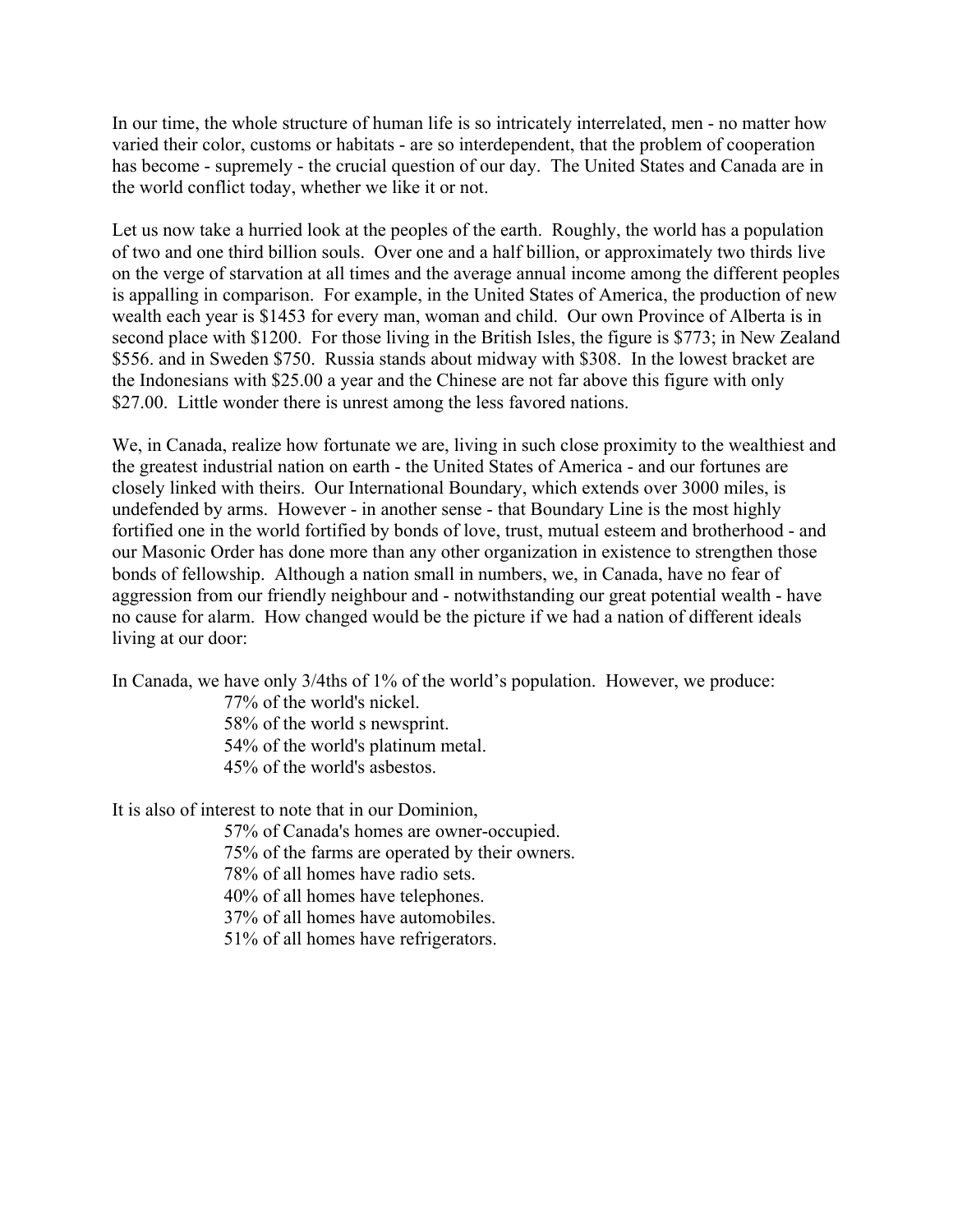In the United States of America the percentage is even higher. That country, with 7% of the world's population, has

> 72% of the automobiles. 49% of the telephones. 47% of the radios.

and other luxuries in proportion.

Verily, the people on this Continent live under the most favourable circumstances of any inhabitants of the earth.

In the midst of all this vast material and industrial wealth on the North American Continent, why then is there confusion and why are we so fearful we will lose the great privileges we now enjoy? Our forefathers well and truly laid great foundations, based on the principles of liberty, and it is fact that those great framers of the American Constitution wrote into that Declaration of Independence freedom and liberty for all citizens. Now that the United States of America is the leader among the free nations of the world she is striving to give the same freedom and liberty to all - that she so dearly loves herself but - oft' times those motives are misunderstood by the oppressed and misinterpreted as aggression by the dictator-controlled countries.

However - notwithstanding all our exalted ideals - somewhere along the road since the early days of our founders, we have lost our way and confusion abounds, but, if we refer to history, we will find there have been many dark testing periods all down through the annals of recorded events. Freemasons well know the confusion which came upon the builders of King Solomon's Temple when the Master Architect was smitten. The building of the Temple was at a standstill. Disorder reigned among the Craftsmen but, in due course, a successor was found to take the place of the Master, the work was resumed and the Temple completed to the glory of God.

Arnold Toynbee, the eminent Historian, tells us in his book, "Civilization on Trial", that since the dawn of recorded history there have been twenty-one civilizations. Sixteen have come and gone - only remnants of their glory remain. The other five are now floundering in confusion and may well pass into oblivion as the others have done before them. It is for us to profit by the lessons of the past and prepare ourselves for the future so that our Western Civilization may yet be saved from destruction.

In the 4th Century B.C., the Chinese Philosopher, Mo Ti, had this to say:

"The mutual attack of state on state; the want of kindness on the part of the sovereign and loyalty on the part of the minister-are things injurious to the empire. All this has arisen from the want of mutual love. If but that one virtue could be made universal, the princes, loving one another, would have no battlefields; rulers and ministers would be gracious and loyal, brothers would be harmonious and easily reconciled. Men in general, loving one another, the strong would not make prey of the weak."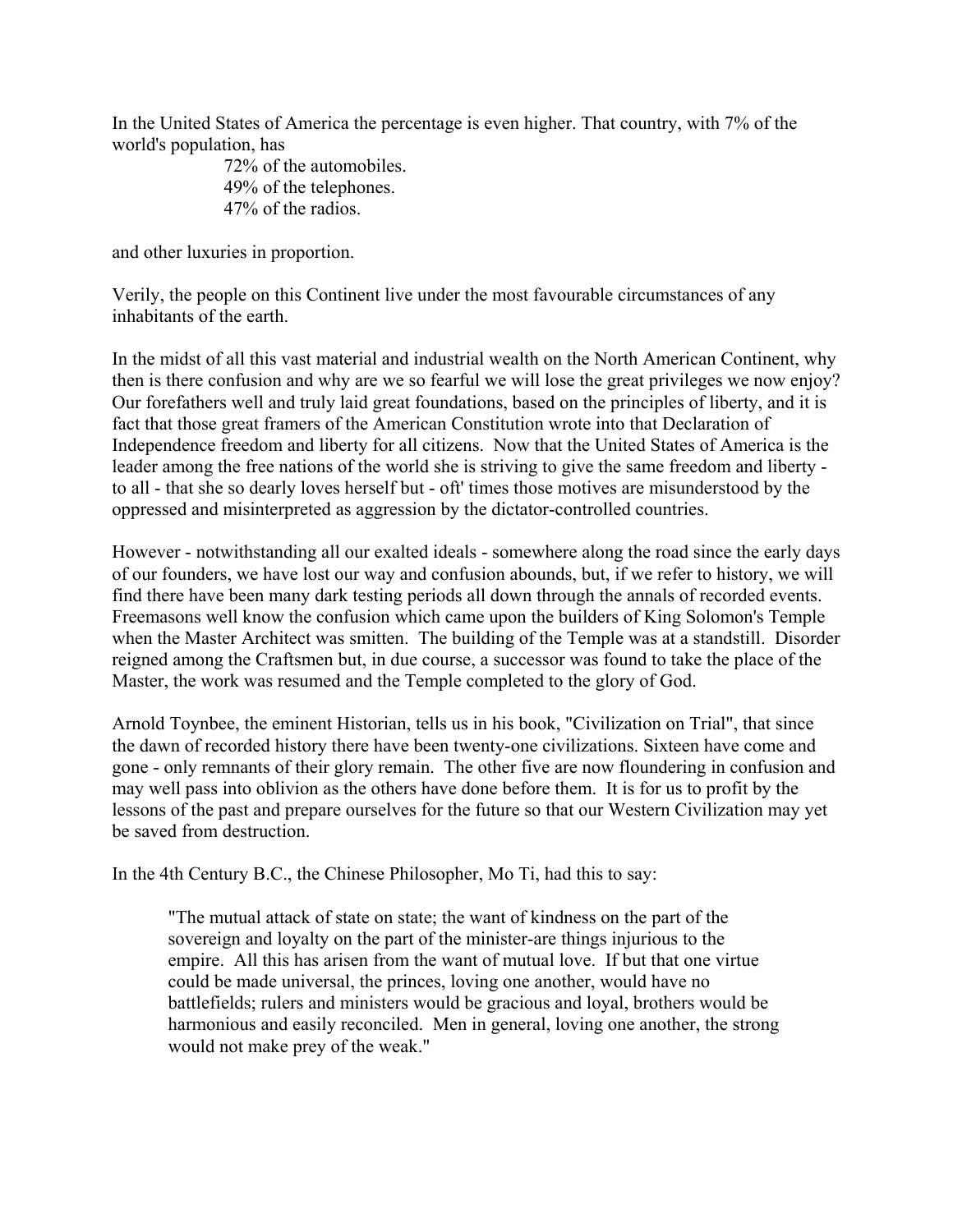We all know of the confusion which resulted when Jesus, the Galilean., was crucified and his followers dispersed in confusion but, in due course, they recaptured the zeal of their leader and the dawn of the Christian Era began. Hope for Mankind was revived. All down through the Dark Ages the struggle went on and, eventually, our Western Christian Civilization emerged, becoming a. mighty power and a great dynamic force for good in the world - not, however, without recurrent periods of doubt, despair and uncertainty.

One hundred and fifty years ago William Pitt, the great English Statesman, declared: "There is scarcely anything around us but ruin and despair."

In 1819 Lord Grey said: "Everything is tending to a convulsion."

The Duke of Wellington, on the eve of his death in 1851, thanked God he would "be spared from seeing the consummation of ruin that is gathering about us," and Disraeli said; "In industry, commerce and agriculture there is no hope.,

It was Lord Shaftesbury in 1848 who remarked; "Nothing can save the British Empire from shipwreck."

Daniel Webster, when addressing the United States Senate in 1818, declared: "There are people who constantly clamor. They complain of oppression, speculation and pernicious influence of accumulated wealth. They carry on mad hostility against all established institutions. In a country of unbounded liberty, they clamor against oppression. What can such men want? They can want nothing but to enjoy the fruits of other men's labor. They can mean nothing but disturbance and disorder."

In our own day, Winston Churchill, one of the great men of our time, uttered these momentous words; "During the last few years a sense of powerlessness must have come across those who have taken part in the triumphant exertions which the British Empire has made in the present century. Some spring seems to have been snapped in the national consciousness. There is a readiness to cast away all that has been won by measureless sacrifices and achievements. We seem to be the only great nation which dare not speak up for itself, which has lost confidence in its missions, which is :ready to resign its hard won rights."

Just recently, a prominent American industrialist said: "We punish success and make a virtue of failure. We discourage thrift and invite inflation. We watch corruption and bribery spread throughout our national Capitol. We accept dishonesty as a necessary ingredient of politics. However, we did one thing and that was to prove that true security can never be fashioned out of slavery, injustice and corruption. Our great America is in danger. With each generation, each war, each local uprising, the situation grows worse. We ask, how long can it go on? How long can the increased rate of spending by governments continue? In the 152 years - from the time of George Washington's first inauguration in 1789, to the beginning of preparations for World War II in 1940, the United States Government spent \$167 Billions and - in the four fiscal years of peace time - 1946, '47, ' 48 and '49 - the overall expenditure of the United States Government was \$177 Billions. Still we continue to put our trust in material things rather than the higher values of life."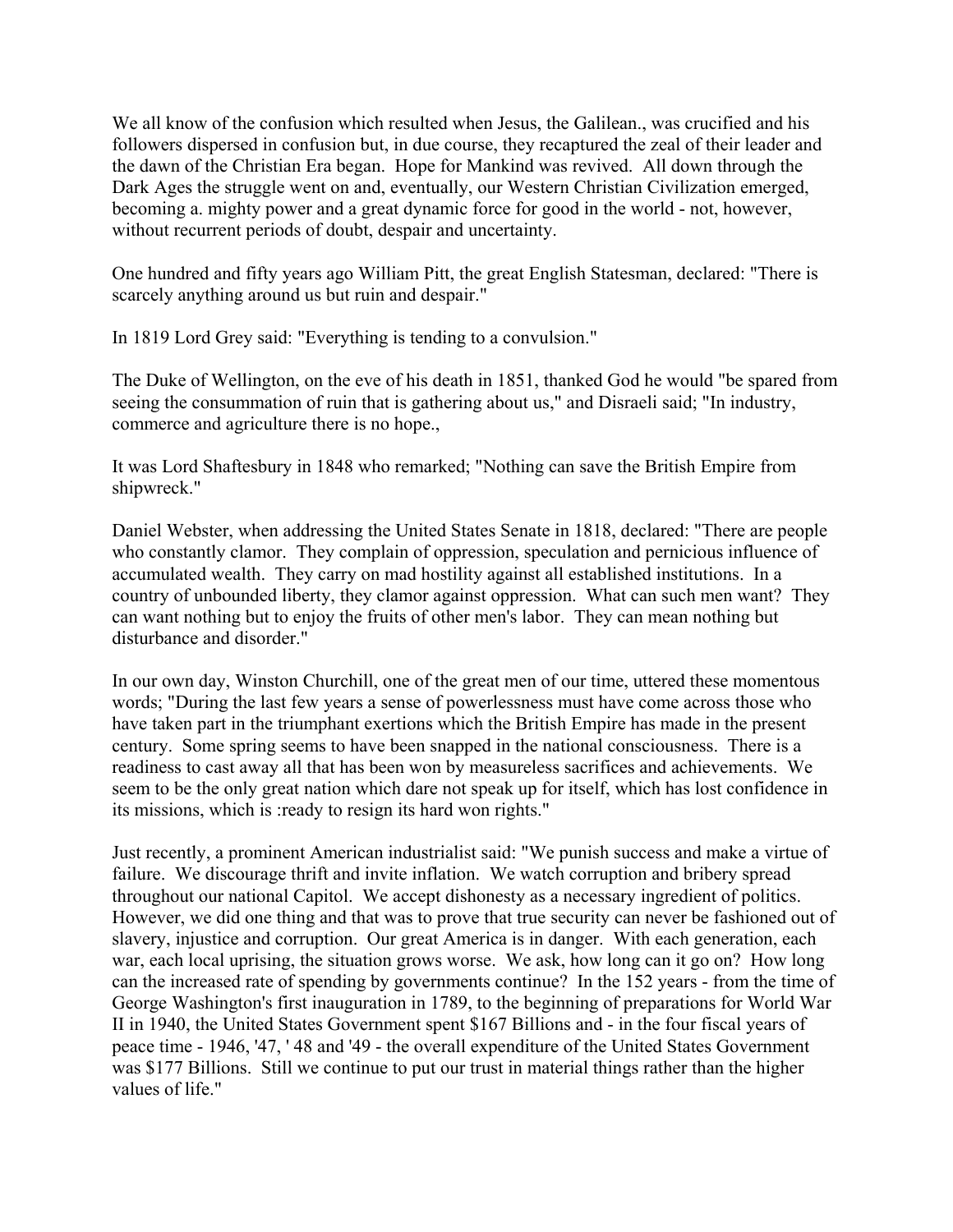The story is told of an American tourist, visiting in Canada, who, upon leaving his hotel, was asked by the proprietor if he wanted a receipt for his account.

"Oh, no," replied the tourist. "I am in a hurry today. If God wills I'll be back in a week. You can give me a receipt then." "If God Wills?" said the hotel man. "You still believe in God?" "Yes," said the man, "Don't you?" "No. I gave that up long ago." "Well," returned the tourist, "in that case, I'll take my receipt now."

What he was saying was that when spiritual qualities of justice, freedom and truth are flouted and ignored, then gentlemen's agreements and solemn covenants are torn to shreds. It is impossible to deal with individuals or with nations who do not believe in God or in the sanctity of a promise and, that, after all, is the real reason why there is confusion in the world today.

To quote an outstanding divine, Dr. Harry Fosdick: "Our forefathers who have sacrificed before us may well surround us like a crowd of spectators to watch our contest, for we have in our hands the spoiling or the fulfilment of their hard won gains. It is idle to suppose that civilization's gains cannot be lost. History is the narrative of one civilization after another that began with promise, rose to its climax, and, failing to learn the lessons of righteousness, fell on ruin. God does not guarantee the perpetuity of our blessings: Only vigilance, devotion, selfsacrifice, righteousness, obedience to the law of God, can assure us the retention of present gains and the achievement of new advances."

Our glorious heritage was bequeathed to us by the unselfish devotion of our forefathers but, in the scramble for material gain, we have lost our way and have become confused. However, we must never - for a moment - despair. We must never - for a moment - forget the ringing imperious call of our time - that we capture again the spirit and the zeal of the great founders of our nation.

I will not take time to mention other periods in the world's history when doubt and confusion dwelt in the hearts and minds of men, when they were sorely tried by uncertainty and doubt. You can recall many such events in the long history of Mankind. However, in all recorded history, I do feel that perhaps there has never been a period of more confusion than the one which is now upon us. The great potential and industrial wealth of the North American Continent cannot save us. The world has become so small we are all concerned with the fate of each other. The central fact running through every days news is that the underprivileged, the underfed, the under-housed of the world are in revolt against those they blame for their misery. The seeds of rebellion sprout in the soil of human misery and were there long before the Lenins and the Trotskys and the Maos took command. They were in pre-Revolutionary Russia. And when World War I ended in victory for the Allies, it left behind new and increasing areas of undernourishment and growing unemployment. By the time World War II came up unrest and confusion had burrowed their way into every place on the surface of the earth where men had wearied of corrupt masters and of starvation. Unrest and starvation are never defeated and dispersed by guns or by religious intolerance. I would like to emphasize that if we plunge into World War III - and win - we shall not have solved the problem. We shall have strengthened it.